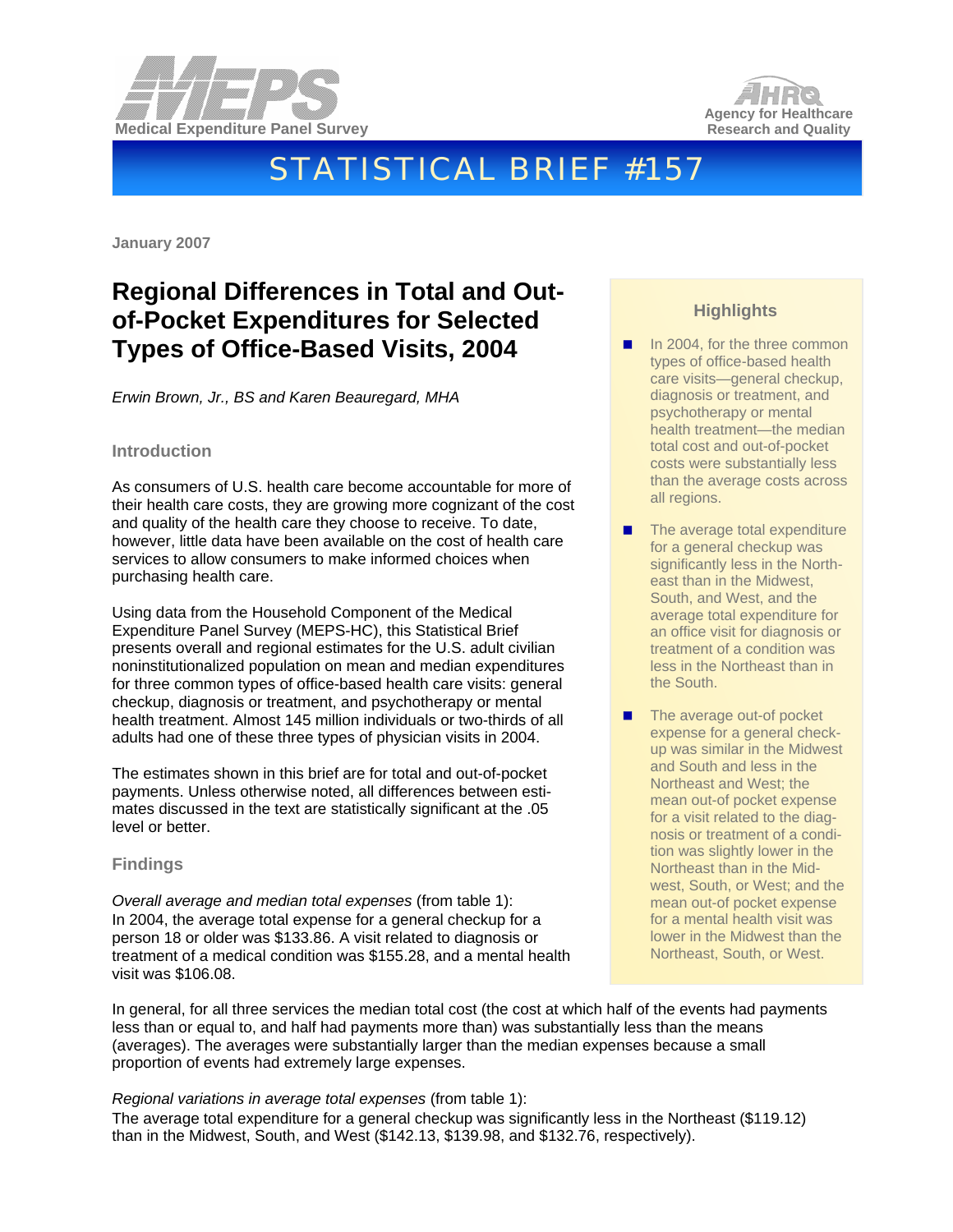The average total expenditures for an office visit for diagnosis or treatment of a condition were less in the Northeast (\$139.82) than in the South (\$159.79).

There were no significant differences by region in the average total expense of a mental health visit.

#### *Overall average and median out-of pocket expenses* (from table 2):

In 2004, the overall average out-of-pocket expense for a general checkup for a person age 18 or older in the U.S. was \$19.29. A visit related to diagnosis or treatment of a medical condition had a mean out-of pocket expense of \$22.09, and a mental health visit had an average out-of pocket cost of \$30.82.

Similar to the findings for the total expenses, for all three event types median out-of-pocket expenses were significantly less than the means, due to a skewed distribution.

#### *Regional variations in average out-of pocket expenses* (from table 2):

The average out-of pocket expense for a general checkup was similar in the Midwest and South (\$21.01 and \$21.48, respectively) and less in the Northeast and West (\$16.06 and \$17.50, respectively).

The mean out-of pocket expense for a visit related to the diagnosis or treatment of a condition was slightly lower in the Northeast (\$17.06) than in the Midwest, South, or West (\$20.88, \$23.90, and \$25.11, respectively).

The mean out-of pocket expense for a mental health visit was lower in the Midwest than the Northeast, South, or West (\$13.52 versus \$23.09, \$36.69, and \$47.43, respectively).

#### **Definitions**

#### *Total expenses/out-of-pocket expenses*

MEPS total expenses include payments from all sources (including third-party payers and other miscellaneous sources) to hospitals, physicians, other health care providers (including dental care), and pharmacies for services reported by respondents in the MEPS-HC. Out-of-pocket expenses comprise the portion of total payments made by individuals and families for services received during the year.

#### *Census region*

Each MEPS event was classified as being in one of the following four regions as defined by the U.S. Census Bureau:

- Northeast: Maine, New Hampshire, Vermont, Massachusetts, Rhode Island, Connecticut, New York, New Jersey, and Pennsylvania
- Midwest: Ohio, Indiana, Illinois, Michigan, Wisconsin, Minnesota, Iowa, Missouri, North Dakota, South Dakota, Nebraska, and Kansas
- South: Delaware, Maryland, District of Columbia, Virginia, West Virginia, North Carolina, South Carolina, Georgia, Florida, Kentucky, Tennessee, Alabama, Mississippi, Arkansas, Louisiana, Oklahoma, and Texas
- West: Montana, Idaho, Wyoming, Colorado, New Mexico, Arizona, Utah, Nevada, Washington, Oregon, California, Alaska, and Hawaii

#### *Reason for event*

Reason for event was based on a household respondent's stated reason for visit. This Statistical Brief reports expenses for medical office visits that were reported to be for a general checkup, diagnosis or treatment of a condition, or psychotherapy or mental health care.

#### **About MEPS-HC**

MEPS-HC is a nationally representative longitudinal survey that collects detailed information on health care utilization and expenditures, health insurance, and health status, as well as a wide variety of social, demographic, and economic characteristics for the civilian noninstitutionalized population. It is cosponsored by the Agency for Healthcare Research and Quality and the National Center for Health Statistics.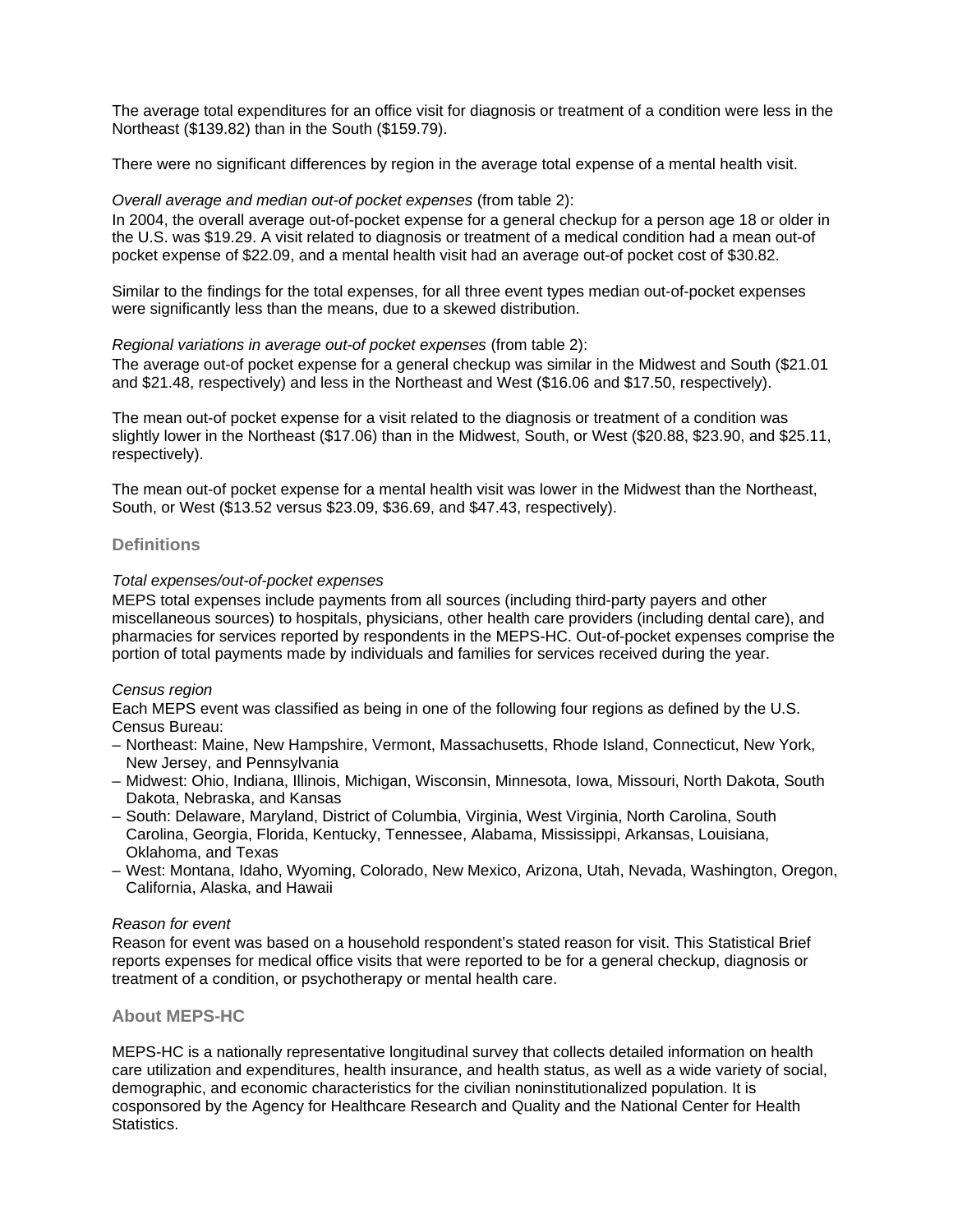For more information about MEPS, call the MEPS information coordinator at AHRQ (301-427-1656) or visit the MEPS Web site at [http://www.meps.ahrq.gov/.](http://www.meps.ahrq.gov/)

#### **References**

For a detailed description of the MEPS survey design, sample design, and methods used to minimize sources of nonsampling error, sees the following publications:

Cohen, J. *Design and Methods of the Medical Expenditure Panel Survey Household Component.* MEPS Methodology Report No. 1. AHCPR Pub. No. 97-0026. Rockville, Md.: Agency for Health Care Policy and Research, 1997.

Cohen, S. *Sample Design of the 1996 Medical Expenditure Panel Survey Household Component.* MEPS Methodology Report No. 2. AHCPR Pub. No. 97-0027. Rockville, Md.: Agency for Health Care Policy and Research, 1997.

Cohen, S. Design Strategies and Innovations in the Medical Expenditure Panel Survey. *Medical Care,* July 2003: 41(7) Supplement: III-5–III-12.

#### **Suggested Citation**

Brown, E., Jr. and Beauregard, K. *Regional Differences in Total and Out-of-Pocket Expenditures for Selected Types of Office-Based Visits, 2004.* Statistical Brief #157. January 2007. Agency for Healthcare Research and Quality, Rockville, Md. http://www.meps.ahrq.gov/mepsweb/data\_files/publications/ st157/stat157.pdf

∗ ∗ ∗

AHRQ welcomes questions and comments from readers of this publication who are interested in obtaining more information about access, cost, use, financing, and quality of health care in the United States. We also invite you to tell us how you are using this Statistical Brief and other MEPS data and tools and to share suggestions on how MEPS products might be enhanced to further meet your needs. Please e-mail us at mepspd@ahrq.gov or send a letter to the address below:

Steven B. Cohen, PhD, Director Center for Financing, Access, and Cost Trends Agency for Healthcare Research and Quality 540 Gaither Road Rockville, MD 20850